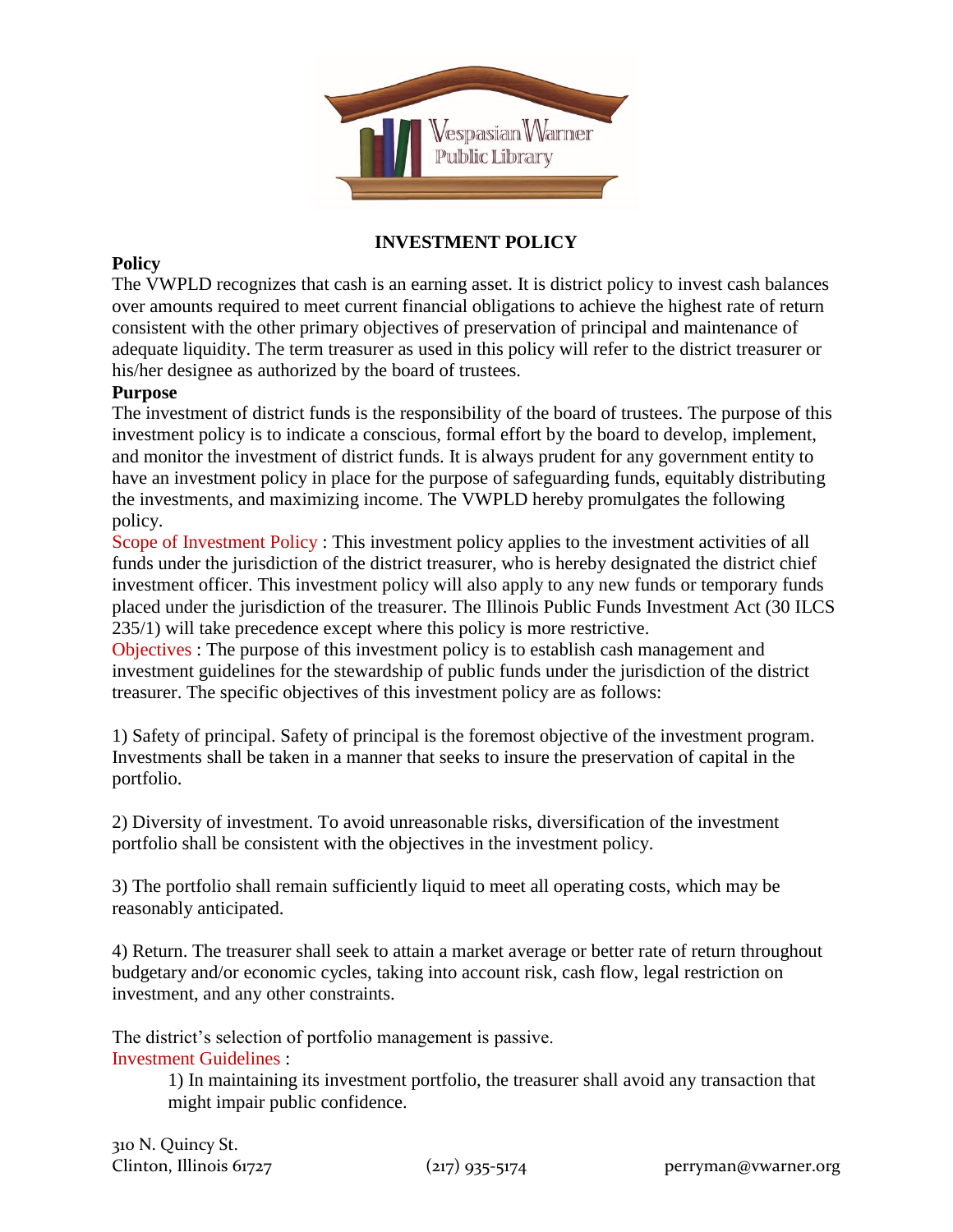

2) Investments shall be undertaken in a manner that seeks to insure preservation of capital in the overall portfolio.

3) The treasurer will give consideration to the financial institution's positive community involvement when deciding on the financial institution to be used as a depository.

4) All funds will be invested for a period of one day or longer, depending on the requirement for the disbursement of funds.

5) All funds shall be deposited within ten working days at prevailing rates or better, in accordance with this policy and applicable law.

6) The treasurer will act in a manner consistent with the objectives of this policy.

Responsibility : The board shall be responsible for all transactions and shall establish a system of internal controls and written operational procedures designed to prevent losses of funds that might arise from fraud, employee error, misrepresentation by third parties, or imprudent actions by employees of the district. The board of trustees may delegate other individuals to carry out the investment activities and policies.

Standard of Care : Investments shall be made with judgment and care, under circumstances then prevailing, which persons of prudence, discretion, and intelligence exercise in the management of their own affairs, not for speculation, but for investment, considering the probable safety of the capital as well as the possible income to be derived. The above standard is established as the standard for professional responsibility and shall be applied in the context of managing the district treasurer's portfolio. Investment officers acting in accordance with written procedures and the investment policy and exercising due diligence shall be relieved of personal responsibility for an individual security's risk or market price changes, provided deviations from expectations are reported in a timely fashion and appropriate action is taken to control adverse developments.

Accounting : The treasurer, or his or her designee, shall record all investment transactions. A report will be generated, at least quarterly, listing all active investments and transfers between banking and investment institutions. This report will be submitted to the board of trustees. Financial Institutions : The board of trustees, with the advice of the district treasurer, will have the responsibility to select which financial institutions will be depositories for district funds. When choosing a financial institution, the treasurer will take into consideration security, size, location, condition, services, fees, and the community relations' involvement of the financial institution. All financial institutions having any type of financial relationships, deposits, investments, loans, etc. are required to provide a complete and current "call report" required by the appropriate regulatory authority each calendar quarter within 30 days of the "call" request date.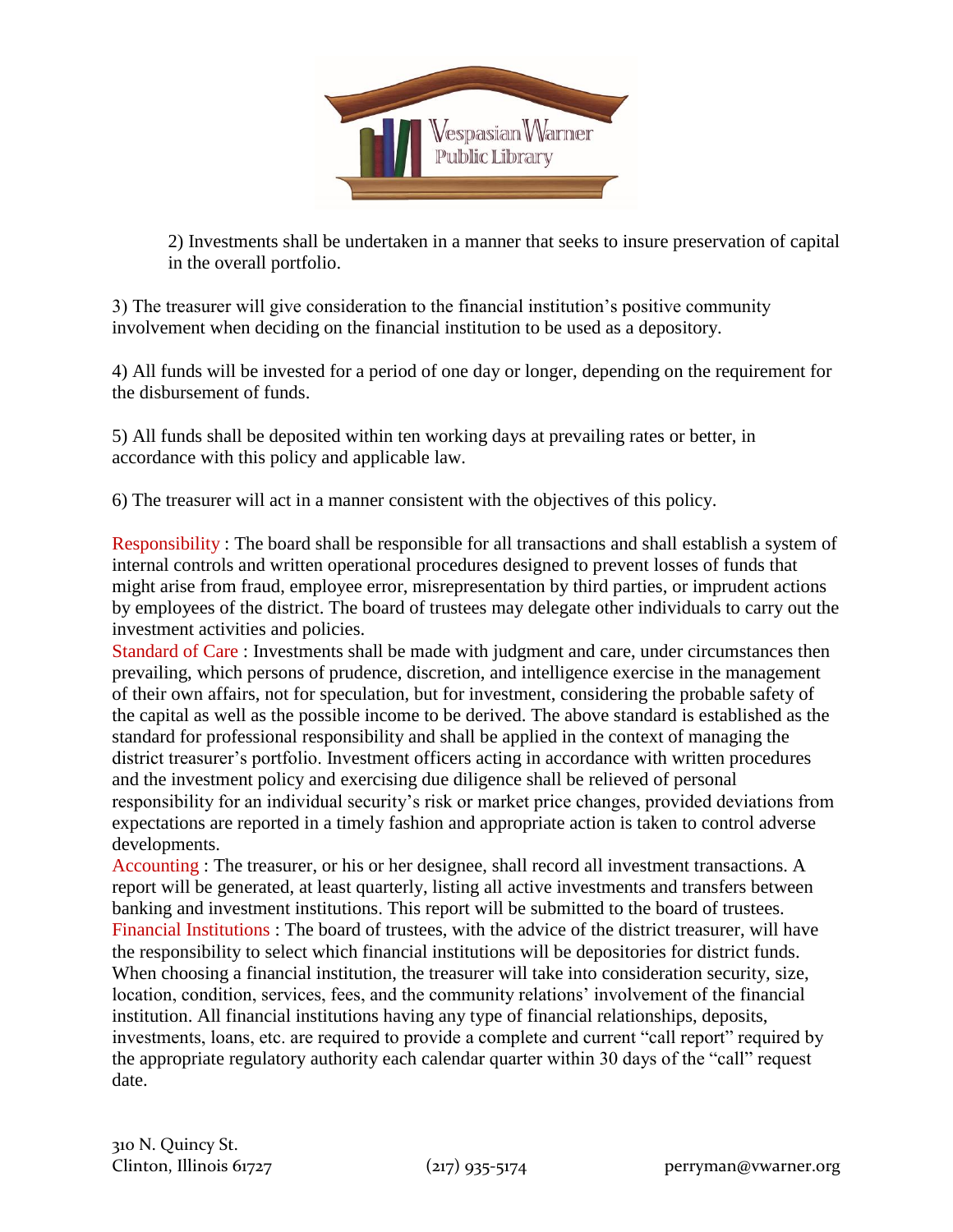

Depositories – Demand Deposits : Any financial institution selected by the district shall provide normal banking services including, but not limited to:

- Checking accounts,
- Wire transfers, and
- Safekeeping services.

The district will not maintain funds in any financial institution that is not a member of the FDIC system. In addition, the district will not maintain funds in any institution that does not first agree to post required collateral for funds or purchase private insurance in excess of FDIC insurable limits and in amounts acceptable to the district. Fees for banking services shall be mutually agreed to by an authorized representative of the depository bank and the treasurer on an annual basis. Fees for services shall be substantiated by a monthly account analysis.

Security Broker/Dealers and Investment Advisors : The treasurer will have the responsibility to investigate and commend for approval to the board of trustees any security brokers/dealers or investment advisors he/she wishes to utilize. Such persons must possess the certifications commonly recognized in their industry, have sufficient credit, and agree to comply with this policy.

Investment Vehicles : The treasurer will use investments approved for governmental units as set forth in the most recent version of the Illinois Public Funds Investment Act. The district has approved the following for the investment of funds:

1) Bonds, notes, certificate of indebtedness, treasury bills, or other securities now or hereafter issued, which are guaranteed by the full faith and credit of the United States of America as the principal and interest;

2) Bonds, notes, debentures, or other similar obligations of the United States of America or its agencies;

3) Interest-bearing savings accounts, interest-bearing certificates of deposit, or interest-bearing time deposits or any other investments constituting direct obligations of any bank as defined by the Illinois Banking Act (201 ILCS 5/1 et seq.), provided that such investments may be made only in banks which are insured by the FDIC

4) Short-term obligations of corporations organized in the United States with assets exceeding \$500,000,000 if (a) such obligations are rated at the time of purchase at the highest classifications established by at least two standard rating services and which mature no later than 270 days from the date of purchase, (b) such purchases do not exceed 10% of the corporation's outstanding obligations and (c) no more than one-third of the district's funds may be invested in short-term obligations of corporations;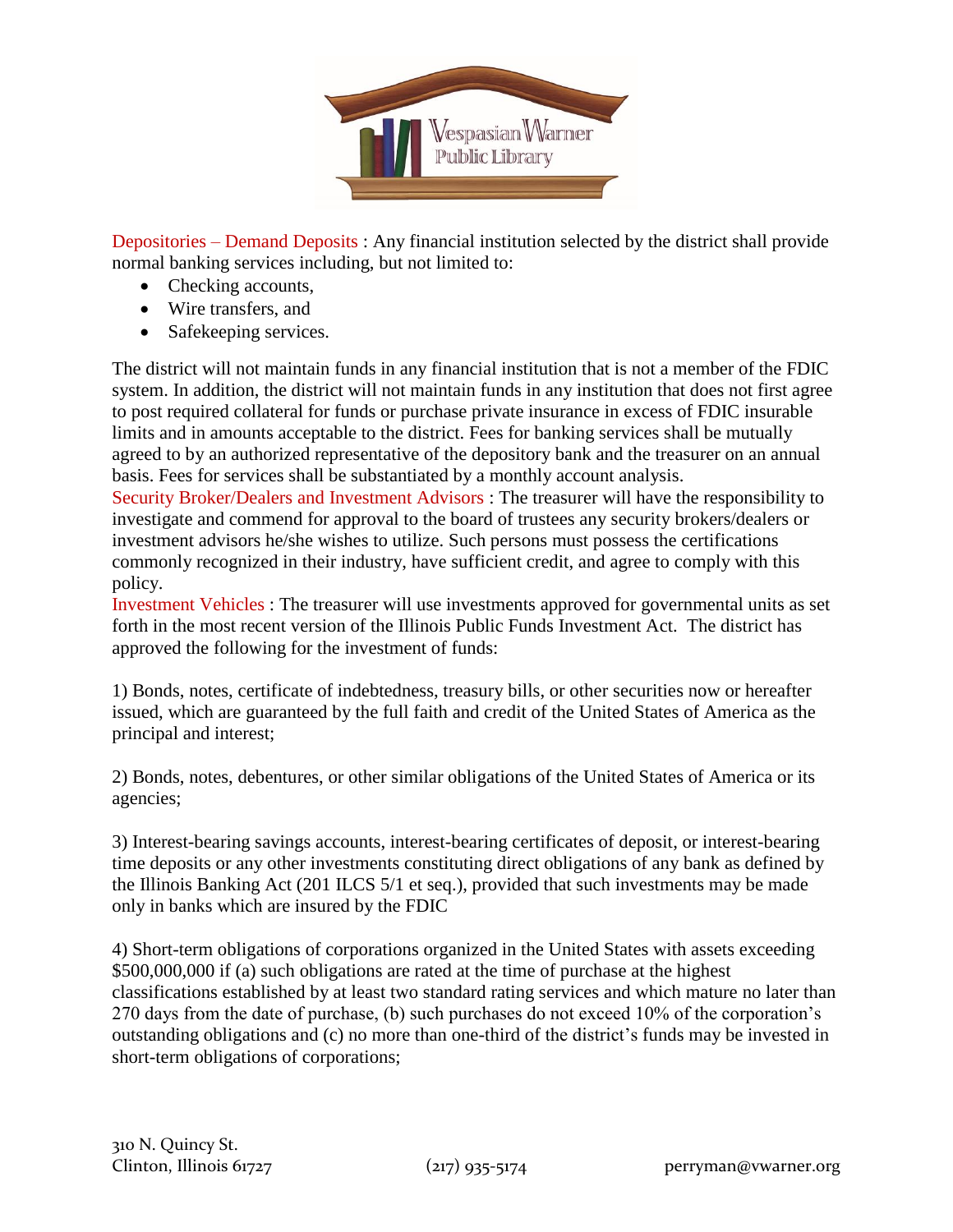

5) Money market mutual funds registered under the Investment Company Act of 1940, provided that the portfolio of any such money market mutual fund is limited to obligations described in paragraph (1) or (2) of this subsection and to the agreements to repurchase such obligations;

6) Illinois Trust, IPDLAF+ Class and Illinois TERM

7) Illinois Public Treasurer's Investment Pool, Illinois Funds, created and administered by the State Treasurer of Illinois; or

8) Other securities, as authorized by the Illinois Public Funds Investment Act (30 ILCS 235/1 et seq.), provided, however, that the treasurer determines, in writing, that such investments are consistent with the district's investment risk constraints, as set forth in the investment policy.

Maturity Restrictions : The district recognizes that any portfolio of fixed rate securities is subject to interest-rate risk. The volatility of fixed-income markets makes the possibility of principal loss a key consideration in structuring portfolio maturities. Hence, in an attempt to limit the district's exposure to the possibility of loss due to interest-rate fluctuations, the district will commit no less than 80% of its funds to maturities of no more than three years from date of purchase. No more than 20% of funds may be invested in maturities of up to five years. Investment of nondiscretionary assets, including funds to be held in trust, may be committed to maturities up to ten years from the date of purchase. The final maturity of investments made as legal reserves for bonded indebtedness shall not exceed the final maturity date of the bond issue to which they are pledged.

Collateral : The treasurer shall guarantee any funds in any single financial institution when the treasurer determines it to be in the best interest of safeguarding the funds on deposit. When collateral is required, 105% of the deposit will be required. Only the following collateral will be accepted:

- U.S. Government direct securities
- Obligations of Federal Instrumentalities
- Obligations of Vespasian Warner Public Library District
- Obligations of Federal Agencies
- Obligations of the State of Illinois

Acceptable collateral is identified in the Public Funds Investment Act.

Ethics and Conflicts of Interest : Officers and employees involved in the investment process shall refrain from personal business activity that could conflict with the proper execution and management of the investment program or that could impair their ability to make impartial decisions. Employees and investment officials shall disclose any material interests in financial institutions with which they conduct business. They shall further disclose any personal financial/investment position that could be related to the performance of the investment portfolio. Employees and officers involved in the investment process shall refrain from